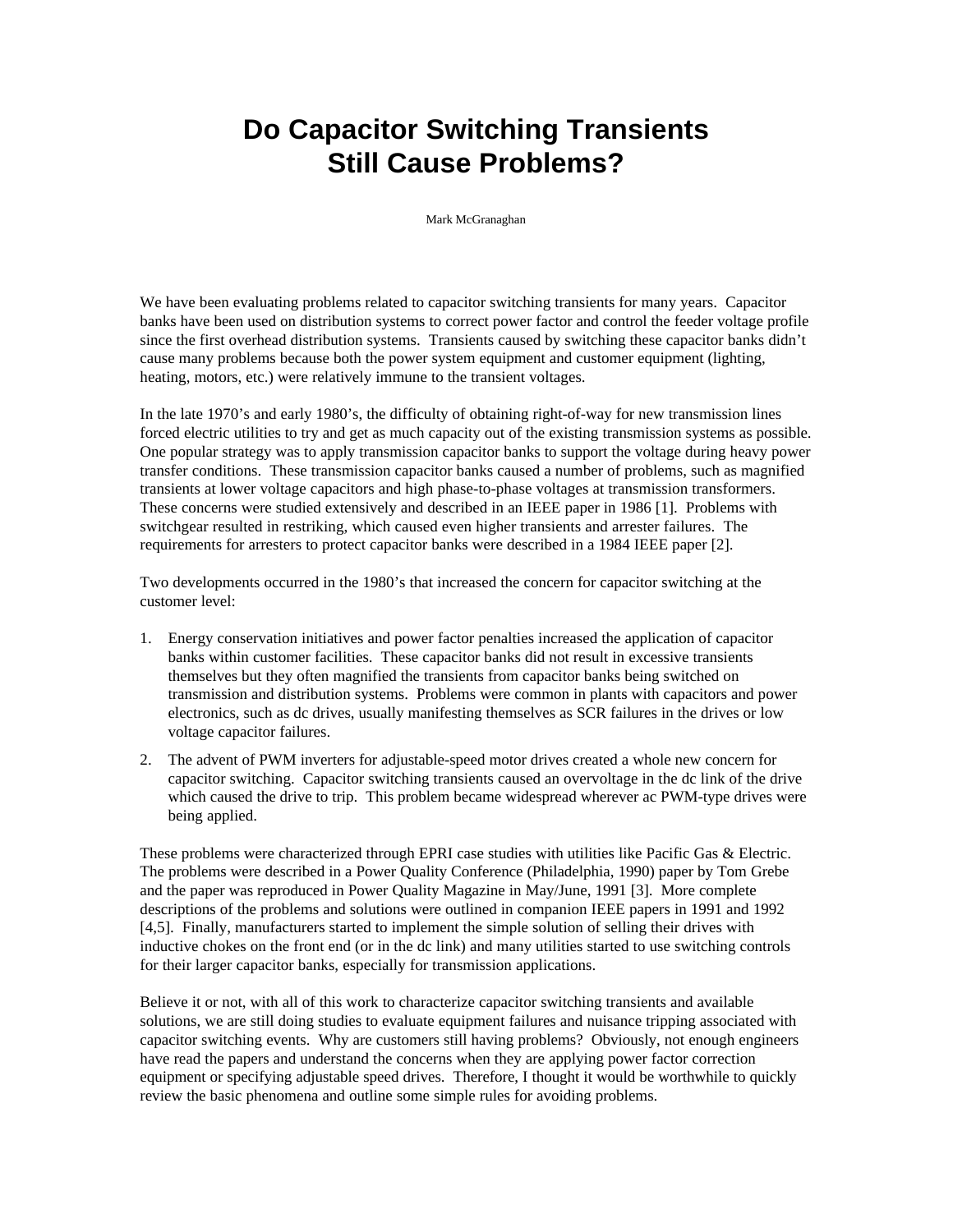# The Capacitor Energizing Transient

When a capacitor bank is energized, there is an instantaneous short circuit at the capacitor location because the voltage across a capacitor cannot change instantaneously. If there is no reactor in series with the capacitor, the bus voltage at the capacitor location is brought to zero. After this step wave change in the voltage, there is an oscillation between the capacitor bank and the system inductance as the voltage tries to get back to its normal value. In the initial oscillation, the transient voltage magnitude can approach two times the normal peak voltage (2 per unit). Usually, damping in the system causes the transient voltage to be less than 1.6 per unit.



*Figure 1. Example capacitor energizing transient.*

Both the initial step change and the oscillation can be important parts of the capacitor switching transient. The initial step change is important because of the high rate-of-rise. This transient can couple across transformers into end user facilities by the capacitance ratio of step down transformers, resulting in higher magnitude transients at the end user facilities. Usually, the energy levels in this coupled transient are quite low and conventional surge suppression equipment within the end use facility can prevent problems. The oscillation after the initial step change can be more troublesome. The transient magnitude associated with this oscillation is not severe for the transmission or distribution systems. Equipment and devices on these systems are designed to handle transient voltage magnitudes well in excess of 2.0 per unit. Surge arresters on these systems are designed to protect at around 2.0 per unit and will not be stressed significantly by these transients. However, the transient oscillations occurring within end user facilities can be a problem, depending on the types of equipment within the facilities. The lower voltage system concerns fall into two important categories:

- 1. **Magnification concerns**. This is a problem when lower voltage capacitors cause magnification of the energizing transient. The lower voltage capacitors could be on the utility distribution system (magnifying the transient for a transmission capacitor bank) or within end user facilities (magnifying the transient for a transmission or distribution capacitor bank).
- 2. **Nuisance tripping of sensitive loads**. Even if the transient is not magnified by lower voltage capacitors, some sensitive loads may be affected by the capacitor switching transient. There is enough energy in many of these transients to cause nuisance tripping of adjustable speed drives or other loads with electronic power supplies.

# Magnification of Capacitor Energizing Transients

Magnification of the capacitor energizing transient occurs when the series combination of a step down transformer and a lower voltage capacitor bank causes the energizing transient frequency to be magnified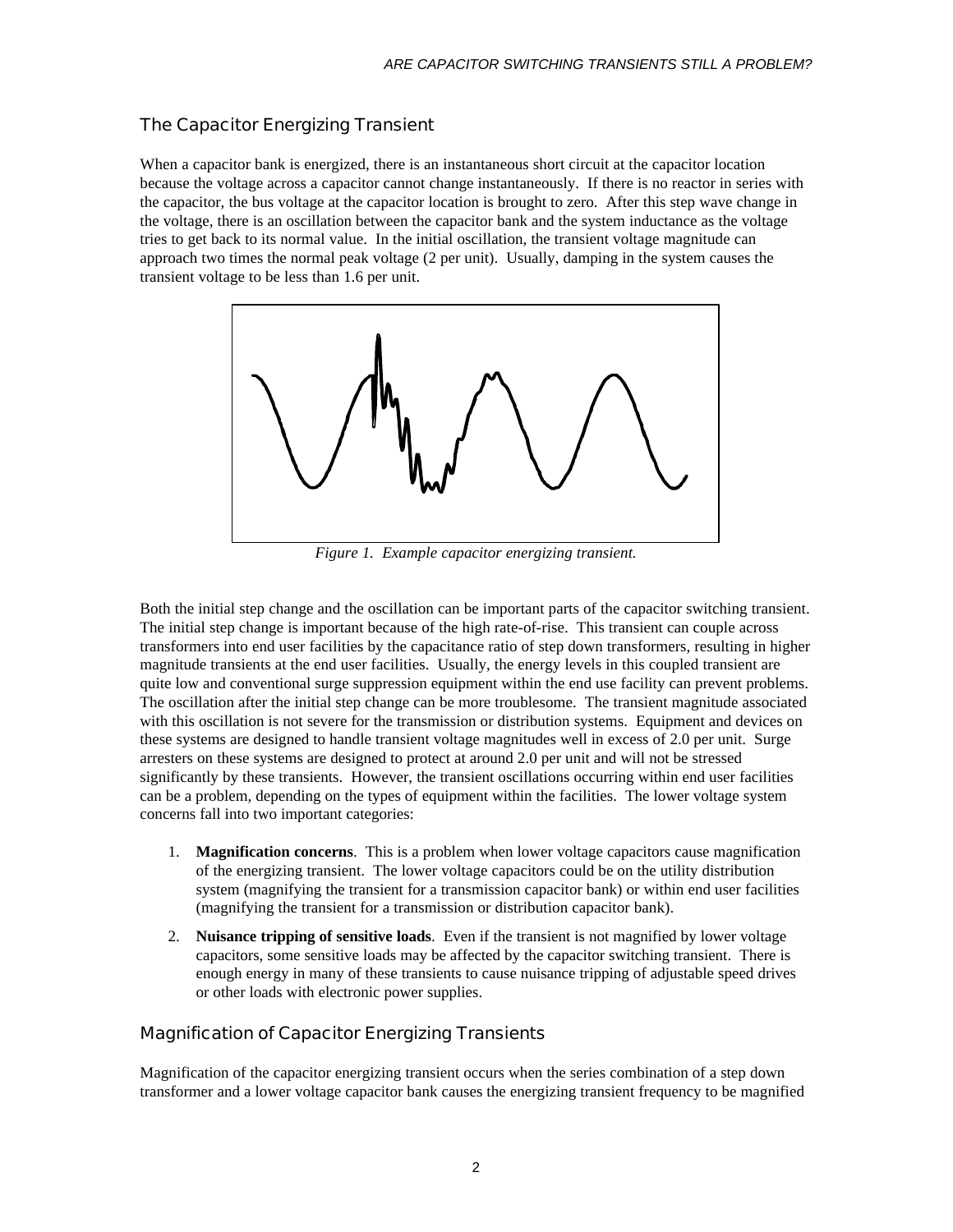at the lower voltage capacitor. Figure 2 illustrates a circuit where this can be a concern. The magnified transient occurs at the customer capacitor bank (C2).



*Figure 2. Example circuit for magnification of capacitor energizing transients.*

Magnification is a concern when the switched capacitor on the utility system is significantly larger (kvar) than the capacitor bank in the customer facility. The magnification can be caused by switched capacitors on the distribution system or on the transmission system. Figure 3 gives some example waveforms illustrating magnification at an industrial manufacturing plant from a study performed with Connectiv. This transient caused problems with drives and robotics.



*Figure 3. Waveforms illustrating magnification of capacitor energizing transient caused by 480 volt power factor correction capacitors. The first waveform is at a 12 kV bus supplying an industrial plant and the second waveform is at a 480 volt bus with power factor correction. The transient is caused by switching a larger 138 kV capacitor bank on the transmission system.*

Solutions to the magnification problem can be implemented either at the switched capacitor bank or by modifying the configuration of the low voltage power factor correction. At the switched capacitor, some type of switching control would have to be implemented. This could by a synchronous closing control that closes the breaker contacts close to the zero crossings of the voltage waveform or it could be a preinsertion impedance that is closed in prior to closing the main breaker contacts (to damp out the transient).

At the low voltage level, the problem can be solved by configuring the low voltage power factor correction as tuned banks, rather than just shunt capacitor banks. The series reactor in the tuned bank configuration detunes the resonant circuit and prevents magnification. This solution has the added benefit of controlling harmonic distortion levels within the end user facility as well.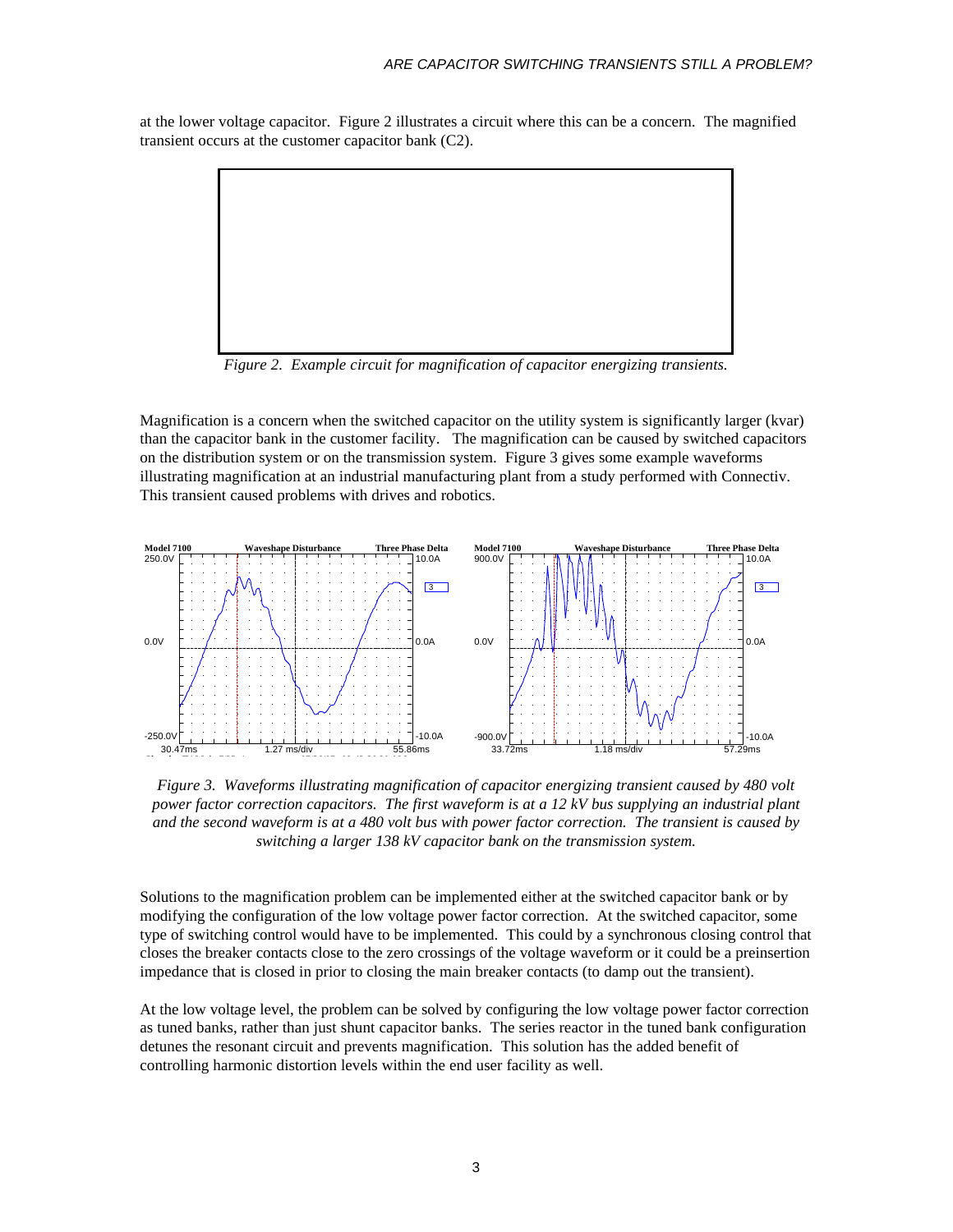# Nuisance Tripping of Sensitive Loads

Even if there is no problem with magnified transient voltages that could cause arrester failures or equipment failures within end user facilities, there still may be equipment that is very sensitive to the normal capacitor energizing transients. Adjustable speed drives (ASDs) are the most common example of equipment that may trip for very low magnitude capacitor energizing transients. The sensitivity is caused by the dc link capacitor bank within the drive (voltage source type inverters) and the sensitive settings in the controls for the dc link overvoltage.

A capacitor switching transient can cause a transient current into the drive which charges up the dc link capacitor (Figure 4). A typical setting for the dc overvoltage trip level is about 760 volts. This translates to less than 1.2 times the normal peak line-to-line voltage at the input to the drive. In other words, a capacitor switching transient with a magnitude less than 1.2 per unit could cause the drive to trip. Other types of power electronic equipment with dc link capacitors can also be sensitive.

This problem is solved easily for most transient conditions with a choke inductance at the input to the drive (see Figure 4). The choke blocks the transient current which charges up the dc link capacitor. After many years of these problems, most manufacturers offer the chokes as either standard equipment or an option for their drives. Even though most manufacturers understand this problem, we still run into cases where PWM type drives do not include input chokes or chokes in the dc link.



*Figure 4. Effect of an input line choke on the dc link overvoltage during a capacitor energizing transient. (Note: voltage is in volts across the dc capacitor and the time is in msec)*

# Preventing Capacitor Energizing Transient Problems

With an understanding of these basic concerns, it should be possible to prevent most capacitor switching problems at the design stage. Some basic design guidelines for both the utility and the customer can be used to avoid almost all problems. These guidelines were developed for EPRI and BPA as part of some general recommendations for utility/customer power quality contracts.

# For the Utility

1. The electric utility should consider closing control (synchronous closing, pre-insertion resistors or reactors) for banks which are to be energized in proximity to industrial end users who have large numbers of adjustable speed drives or that use low voltage power factor correction.